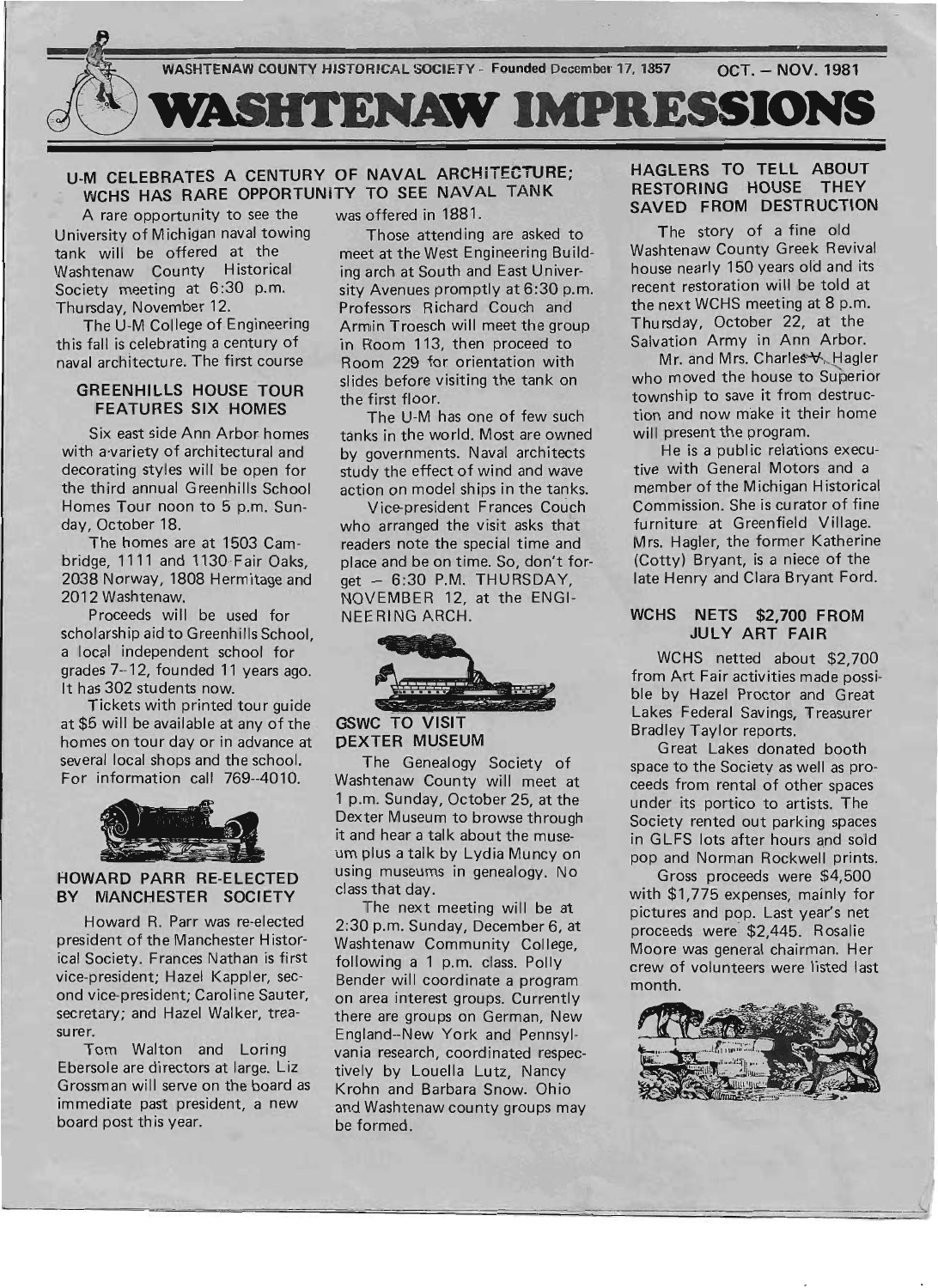# OLD MOVIE SHOW HAS IT ALL! **Newstone Cops, Bathing Beauties OLD MOVIE SHOW HAS IT ALL! wsreel, Singalong, Reystone Cops, Bathing Beautics**<br>Wisecracked that "Silents (with sub-

cluding early sound and color as **CLARA BOW** Courtesy of Art Stephan hats blocking men's view of the eduring early sound and color as stage was made by D. W. Griffith well as silents.

The showbill included a com-<br>posite Fox Movietone newsreel of the real collector col- Mack Sennet in a checkered suit posite Fox Movietone newsreel of lects 16 mm and they turn up their was seen in the short about hats. some dramatic events of the 1930's, nose at people like me who have a The newsreel showed Ohio<br>the latest fashions of 1928 in twothe latest fashions of 1928 in two-<br>strip or two-color technicolor, a super 8 projector. River valley floods, a Florida hurstrip or two-color technicolor, a "You can collect Chaplin, ricane, the collapse of Honeymoon short about women with big hats in I gurel and User's "One" short about women with big hats in Laurel and Hardy, "Our Gang", Bridge at Niagara Falls from ice the theater and a documentary on westerns, cartoons, musicals, news-<br>Mack Sennet and the Keystone rock trains My dewnfell is that: Mack Sennet and the Keystone reels, trains. My downfall is that I strike at Flint (December 30,1936--<br>cops. and allocate mention of life is that I strike at Flint (December 30,1936--

The second reel featured a sing-<br>along with bouncing ball, a Laurel pensive Today Lardared are with strike in Rhode Island. In both along with bouncing ball, a Laurel pensive. Today I ordered one with cases tear gas was used.<br>and Hardy silent and the uncen-<br>pauling Moore and Cary Cooper. and Hardy silent and the uncen-<br>sored version of "The Dentist" with called "Liles Time" Kooper King Alexander of Yugoslavia sored version of "The Dentist" with called "Lilac Time." . was shot and killed on camera while W.C. Fields.

Stephan started out with a joke movies were never silent. They al- (October 9, 1934). The newsreel the movies. The man and the dog baniment and they didn't jump in Ethiopia as Italian war planes were sitting there watching the around. If you see one jumping bombed his country and they movie when the guy next to him around it means they are showing filmed the Spanish civil war and couldn't stand it any longer and it at the wrong graph. couldn't stand it any longer and it at the wrong speed. Now most war in China. said, why did you bring your dog<br>with you?''<br>Figures theaters don't have silent speed.'' The newsreel composite con-

The man with the dog looked at short was at the right speed. dirigible balloon "Hindenburg", the second man and said, "He enthe second man and said, The en-<br>joyed the book so much I thought and and example with the showing it as it exploded into a joyed the book so much I thought old and scratchy. What you usually raging inferno and collapsed at I'd take him to see the movie."

television set started collecting old<br>movies in 1971 when he answered the activity. The state of the change of the passengers. movies in 1971 when he answered "The other thing is they weren't The 1928 fashions featured an advertisement of Blackhawk black and white. They were tinted head-hugging cloche hats, general-<br>Films in Davenport, Iowa, by send-Films in Davenport, Iowa, by senu-<br>ing \$1.99 for a sample reel of film<br>red in a fire of the Constitution and further to low and turs. ing \$1.99 for a sample reel of film red in a fire. Sometimes you see a There were subtitles and accom-<br>excerpts.

he got his \$1.99 back but he was was tinted blue. hooked. Collecting for him is "like "Silents take a certain kind of



s.<br>The second reel featured a sing-<br>ilont feature films which endem February 11, 1937), and a textile

ryou?<br>The man with the dog looked at Everything he showed except one cluded with the last voyage of the

Ease him to see the movie.<br>Stephan who has never had a service The movies from Lakehurst, New Jersey, (May 6, copies. The originals were just  $\left( \frac{1937}{2} \right)$ , fatally burning 36 of 97

erpts.<br>When he ordered another film, daylight and you laugh The original panying up-to-date music dubbed daylight and you laugh. The original in.

an addiction." watching  $-$  you have to keep your "Theaters use 35 millimeter" eye on the screen all the time "He eye on the screen all the time." He

WCHS went to the movies - the silent movies - in September and the silent movies - in September and schools. The kids would learn how

thing he could find in his collection

blue. A blue coat came out green.

The showbill included a com-<br>The showbill included a com-

Externals.<br>Stephan started out with a joke movies were nove allot These the was visiting in Marseilles, France about the man who took his dog to ways had a piano or organ accom-<br>the movies. The man and the dog service and the selection of the movies. The man and the dog

A narrated documentary about Mack Sen net explained that he started out as a boy soprano, tried burlesque for a while, then drifted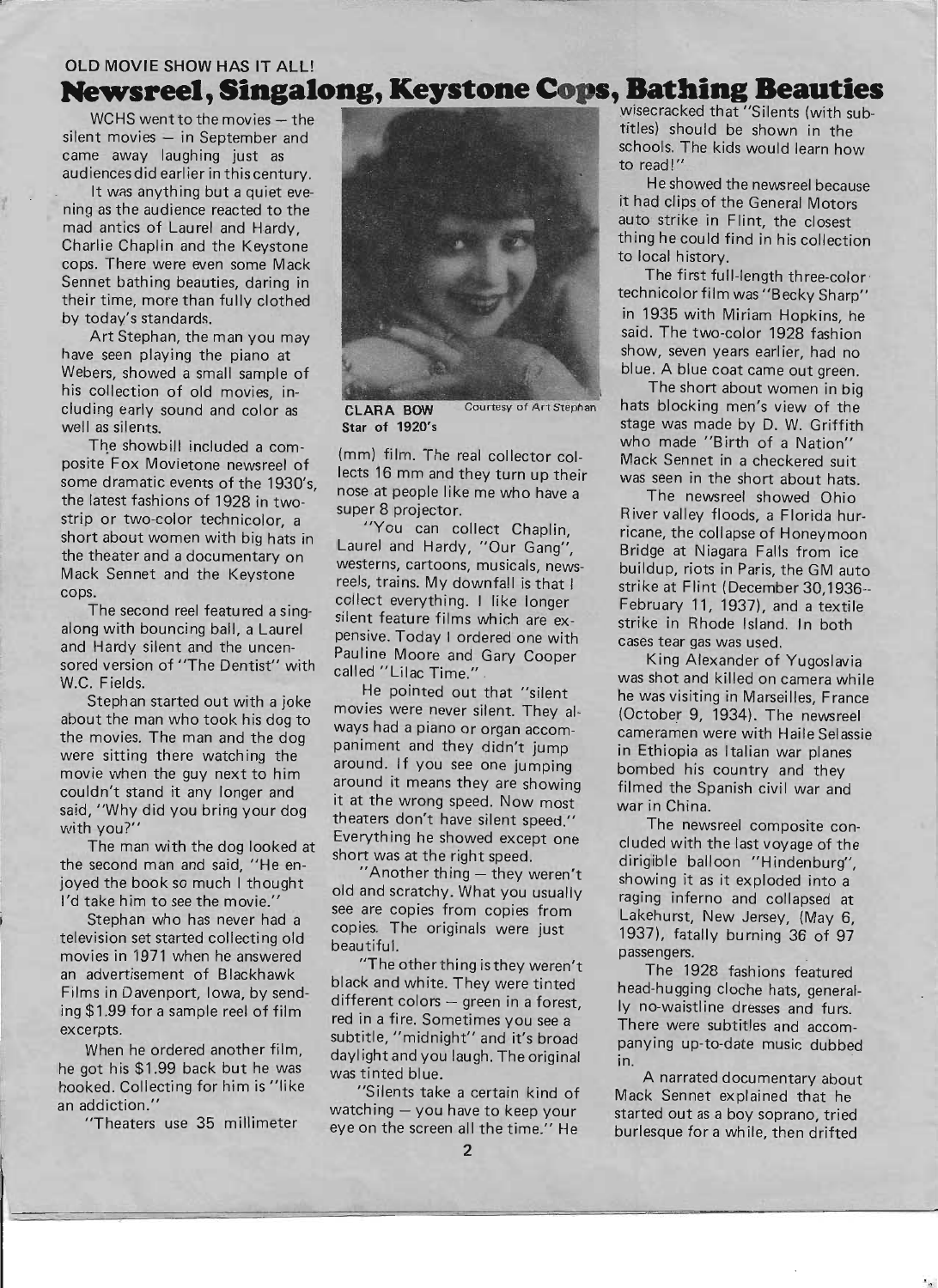into the Biograph movie studio on 14th Street in New York City. There everyone did a little bit of everything. Sennet wrote, directed and filled in as an actor. He was shown playing in "The Butler" in 1909.

Shortly afterwards, Sennet started his own studio in California backed by two gamblers to whom he owed a hundred dollars. Fatty Arbuckle, Sen net himself and Mabel Norman were the studio's busiest stars.

The cornerstone of Sennet's Fun Factory was to be the Keystone cops. The idea began developing in Sennet's mind in 1913, first as a country constabulary whose antics were unmistakably those of the Keystone cops although they did not. don city police uniforms until 1915.

In one Sennet film, a boy and a girl want to elope by boat, taking a justice of the peace with them. Her father wants to stop the ceremony and decides the only way to do it is to drain the lake.

Actually the Los Angeles park department had announced they were going to drain the lake. To Sennet this was an ingenious way of getting a spectacular effect at low cost so the film was made because of the planned draining.

In 1914 Sennet produced Hollywood's first full length comedy feature, "Tillie's Punctured Romance". The star, Marie Dressler, was at that time a bigger name than Charlie Chaplin, who played a supporting role along with Mabel Thomas.

Miss Dressler had gone west to act the part of the jilted heiress she had created so successfully on the stage. Mack Sennet, in awe of neither the star nor the original play; soon re-shaped "Tilly" into typical slapstick comedy with the Keystone cops.

She did not play again in films until 15 years later when she became one of the greats of talking pictures in "Tugboat Annie" and other films.

. Chaplin's stature was growing rapidly. He began to have conflicting ideas on how to create comedy



Courtesy of Art Stephan

GLORIA SWANSON Started film career in 1915. Shown here ca. 1940?

and soon started directing as well as starring in Sennet two-reelers. He later left the studio. Charlie's tramp costume was already established although his screen character was still forming. It mellowed from an aggressive, inconsiderate little man to the familiar lovable tramp.

Turning out two or three comedies a week took a lot of ingenuity on Sennet's part. To give the impression of wide open spaces for chase sequences, he devised a revolving cyclorama with a painted background which moved past the actors who were on a treadmill. The wind machine saw heavy service. Also Sennet comedies were rarely subtle and comics had to be acrobats.

Though not one of Sennet's bathing beauties, Gloria Swanson broke into films at age 16 and was soon Cecil B. DeMille's leading star. Carole Lombard also started with Sennet but his favorite was madcap Mabel Norman, the Lucille Ball of her day.

An hilarious sequence from "The Extra Girl" was shown in which Mabel is cast as a wardrobe helper assigned to transform Teddy, the studio dog into a lion because the real lion is too ferocious.

The crew takes her dog-lion off to the set and the lion trainer puts the real lion back in the cage. Mabel, unaware of the switch, has such trouble getting water to Teddy that she decides to take Teddy to the

water. She actually takes the real lion, of course, and bedlam ensues.

Many of the great comedy stars - Chaplin, Langdon, Swanson, Arbuckle, Carole Lombard, Bing Crosby - started in Sennet's Fun Factory, but faithful cross-eyed Ben Turpin stayed with Sennet right through the twenties. In a sequence from "The Daredevil" in 1924 Ben transfixes the villain with his crossed eyes.

Turpin originally crossed his eyes "as a bit of business" but somehow they got crossed permanently and an insurance company wrote a million dollar policy against their uncrossing.

Silents used elaborate pantomime. The inevitable Sennet chase had such Fun Factory trademarks as cars speeded up by slowing down the cameras and trolleys backing up by reversing the camera.

Humor in slapstick comedy was built on outrage and sadism, but since it was divorced from reality and nobody ever got dirty, this never proved offensive. After sound this brand of humor disappeared. only to be reincarnated more savage and ferocious than ever in cartoons.

When sound came in 1928, Sennet had no big names left and his format was soon rendered oldfashioned. The sight gag was almost dead. He had become a millionaire but lost his fortune in 1929.

. A slow singalong version of "In the Good Old Summertime" opened the second reel, followed by Laurel and Hardy as musicians in an orchestra, and the 1932 sound film, "The Dentist", with W.C.Fields.

W. C. Fields is a dentist who seems more interested in golf and keeping his daughter from eloping with the ice man but gets in a few licks as a dentist with a wicked sounding drill. Patients writhe in highly audible pain, there are a few cuss words and there is a final suggestive tootpulling scene "that I don't know how they ever got away with," Stephan commented. Both dentists and moralists wanted to ban it.

MMMMM